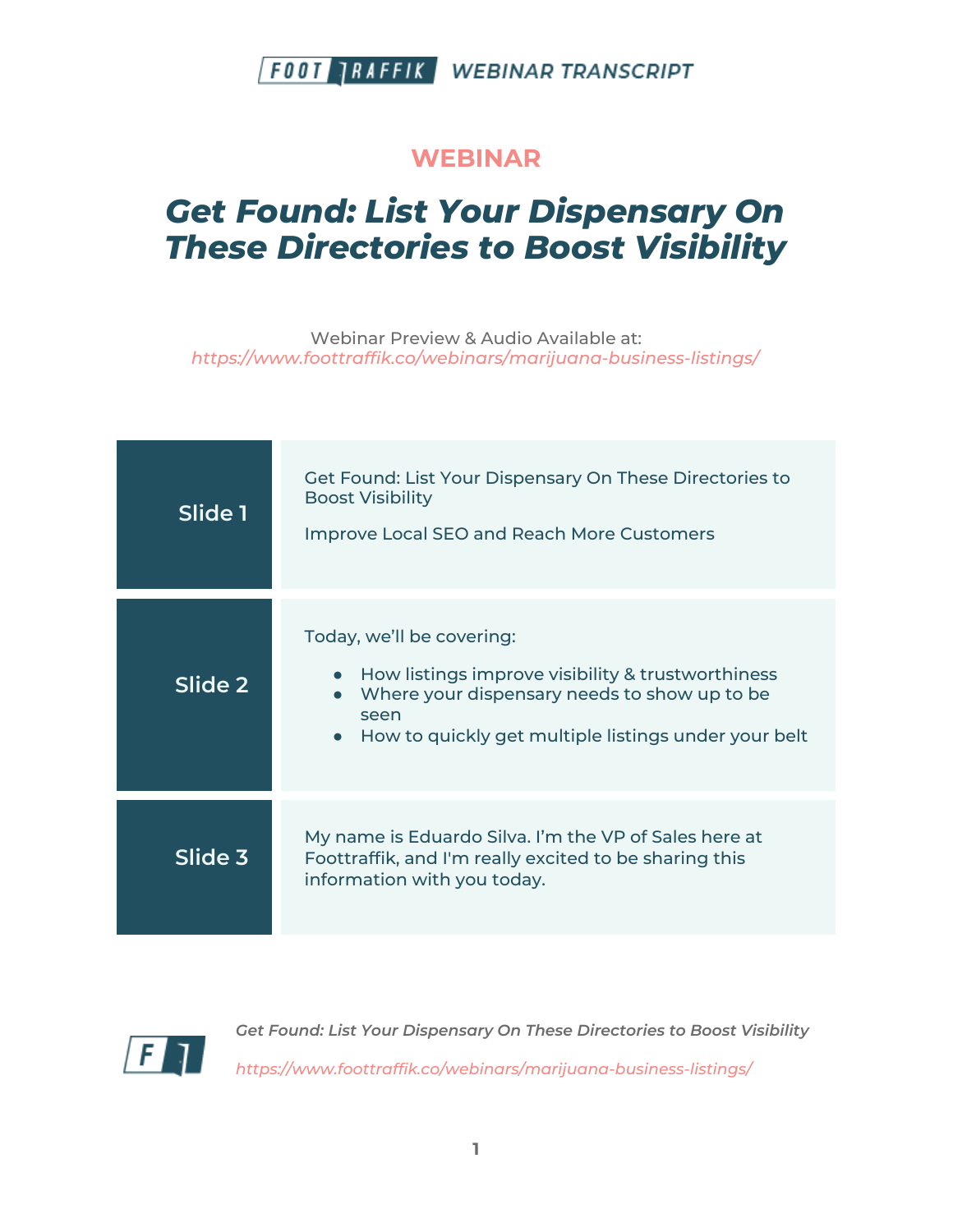

| Slide 4 | Foottraffik is a digital advertising and analytics agency.<br>We've been in business for over five years now, exclusively<br>focused on dispensaries and delivery services within<br>North America. We're really excited to be helping advance<br>our industry forward.                                                                                                                                                                                                                                                                          |
|---------|--------------------------------------------------------------------------------------------------------------------------------------------------------------------------------------------------------------------------------------------------------------------------------------------------------------------------------------------------------------------------------------------------------------------------------------------------------------------------------------------------------------------------------------------------|
| Slide 5 | A couple of housekeeping items before we get started.<br>If you have your cell phones on you, please put them<br>facing down on your desk or mute them. We are going to<br>be covering a lot of information in a very short window of<br>time and it helps to retain focus.<br>Familiarize yourself with the Zoom interface. If you<br>haven't become a master at Zoom yet, if you go to the<br>bottom of your screen there is a Q&A button. We do have<br>moderators with us today that will be addressing<br>questions throughout the webinar. |
| Slide 6 | Having your dispensary website listed on sites like Leafly,<br>Weedmaps, and, of course, Google My Business makes it<br>easier for customers to find you.<br>But that's not all. They also provide Google with<br>information that helps it learn more about your<br>dispensary.<br>Directory listings are considered citations, and Google<br>scans these listings to boost its database. When Google<br>crawls a directory, it updates the information it has and<br>adds new info to its indexes. Google is constantly learning               |

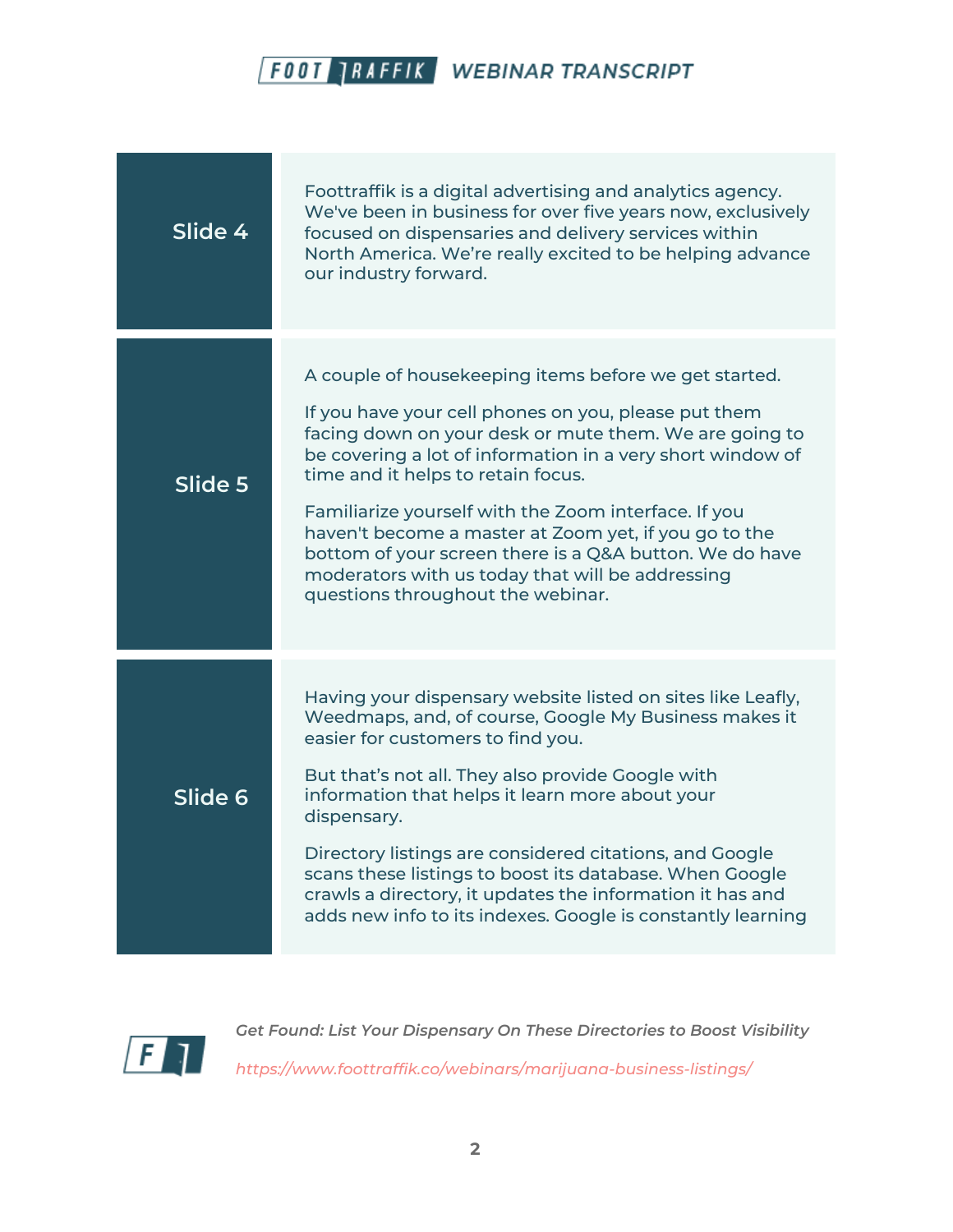|         | and updating the info it has, frequently crawling directory<br>sites for more data.<br>Now, Google is innovative, right? They don't just crawl the                                                                                                                                                 |
|---------|----------------------------------------------------------------------------------------------------------------------------------------------------------------------------------------------------------------------------------------------------------------------------------------------------|
|         | info on listing sites.<br>Depending on the listing site, Google may recognize that<br>it has a backlink to your site or consider it an<br>endorsement of your expertise. Both of these can also<br>help with how your page ranks on Google and boost your<br>SEO.                                  |
| Slide 7 | So how does this work?                                                                                                                                                                                                                                                                             |
|         | Listings can impact your SEO in two ways. Citations are<br>considered to be a part of Google's search algorithm. We<br>can't know for sure how much impact they have because<br>Google's algorithm is its secret sauce. They don't share it<br>with anyone.                                        |
|         | However, SEO specialists are constantly testing different<br>actions and metrics to see what kind of impact they will<br>have on their clients' search rankings.                                                                                                                                   |
|         | These tests have shown that, yes, citations or directory<br>listings can boost SEO. It's not a top ranking factor, but<br>when you are in a crowded space like the cannabis<br>industry, every ranking factor becomes crucial for<br>climbing up the search results and scoring more<br>customers. |
|         | Directories can offer more than citations, too. Some offer<br>the option for customers to leave reviews and others will<br>link back to you so you get the SEO benefit of a backlink,<br>like I mentioned before.                                                                                  |
|         |                                                                                                                                                                                                                                                                                                    |

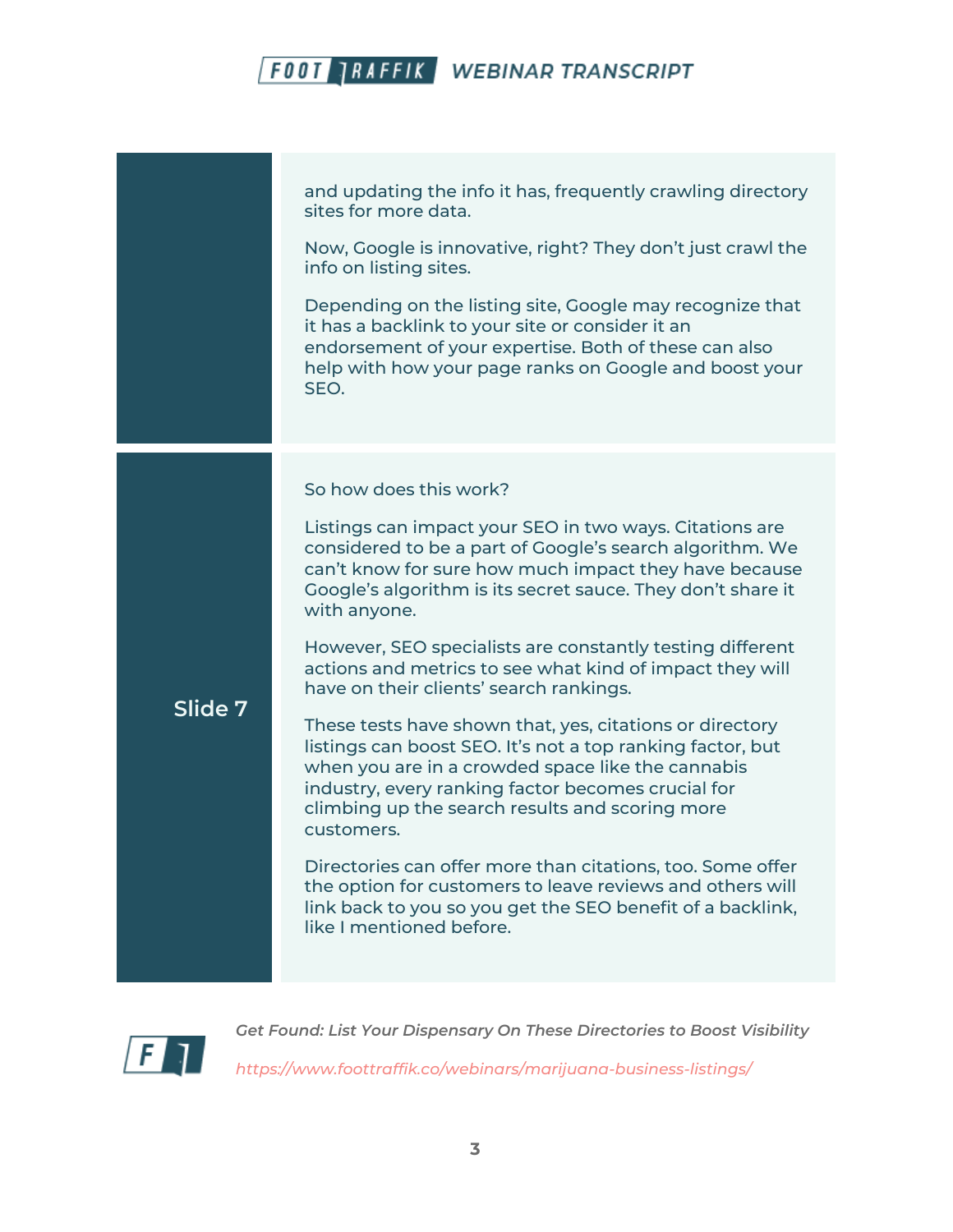Reviews and backlinks are also SEO ranking factors, which makes those directory listings even more valuable.

When you combine your citations with your other SEO efforts, you can really see how it supports your goals. Remember, SEO is all about driving relevant organic traffic to your website. Having more links pointing to your site, especially from relevant, industry-specific or local directory sites, can give you the boost you need to increase your customer base and revenue.

Plus, because Google is grabbing info from these sites, they are learning more about you. They can see that you have the three important characteristics that they look for: Expertise, Authoritativeness, and Trustworthiness.

Basically, the more of Google's checkboxes that you can tick, the better, and that's exactly what directory listings help you do.

It's not just Google that uses these sites, though. Consumers rely on directories for contact information and reviews. One of the most frustrating things for consumers is inaccurate information.

No one wants to deal with a wrong number when they call a business or a bad link to a website. Unfortunately, this happens all the time on directory sites. And what do those customers do? They go elsewhere.

According to BrightLocal's Local Citations Trust Report, 68% of customers said they would go elsewhere if they found incorrect information on a directory listing. Why? Because it makes your business seem unreliable.

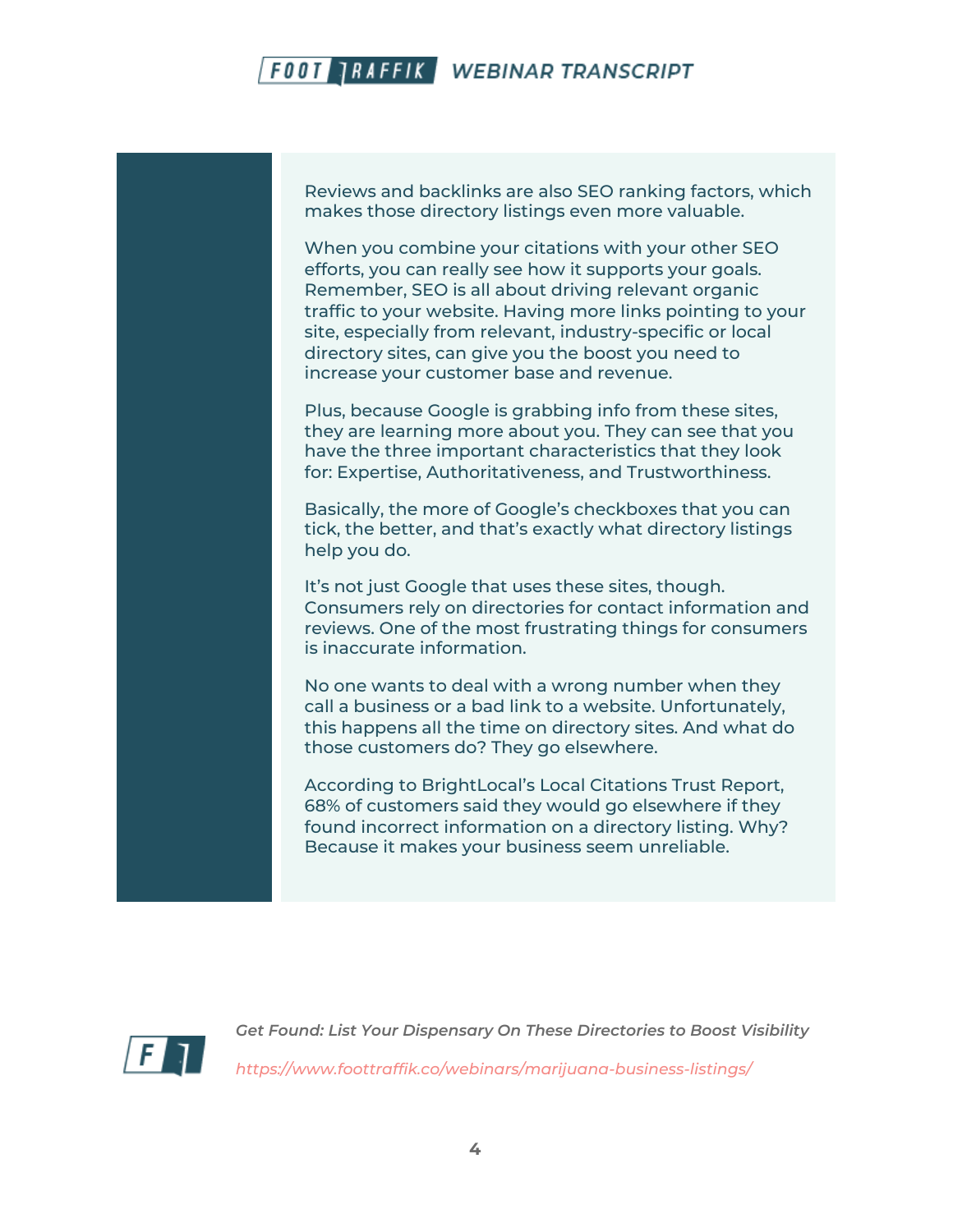

Let's talk about getting listed.

Getting on all the right sites can be exhausting! I'll be honest, there are a lot of listing sites that your dispensary should be on if you want to reap the benefits of citations.

So how can you get started with this daunting task?

First, put together all of your business information. This includes your name, address, phone number, hours of operation, et cetera, into a simple spreadsheet so you can copy and paste this information across directories online.

This will help ensure you consistently enter the right information. It's crucial that your name, address, phone number, and website all show up as the same on every directory you list on.

#### **Slide 8** The more times Google "crawls" your information, the better it is for your SEO. However, listings with inconsistent information can negatively impact your SEO. That's the opposite of what you want!

When making your spreadsheet, check your spelling. You don't want any typos. Some spreadsheets don't have spell check, so verify everything before posting it anywhere.

Every business listing you create should share your dispensary's name, address, phone number, and website, at the minimum.

Where possible, it should also offer additional information that helps set you apart from the competition. For example, sharing photos and deals can help entice customers to stop by or to visit your website to learn more about your dispensary.

Take a moment to gather relevant digital images and put

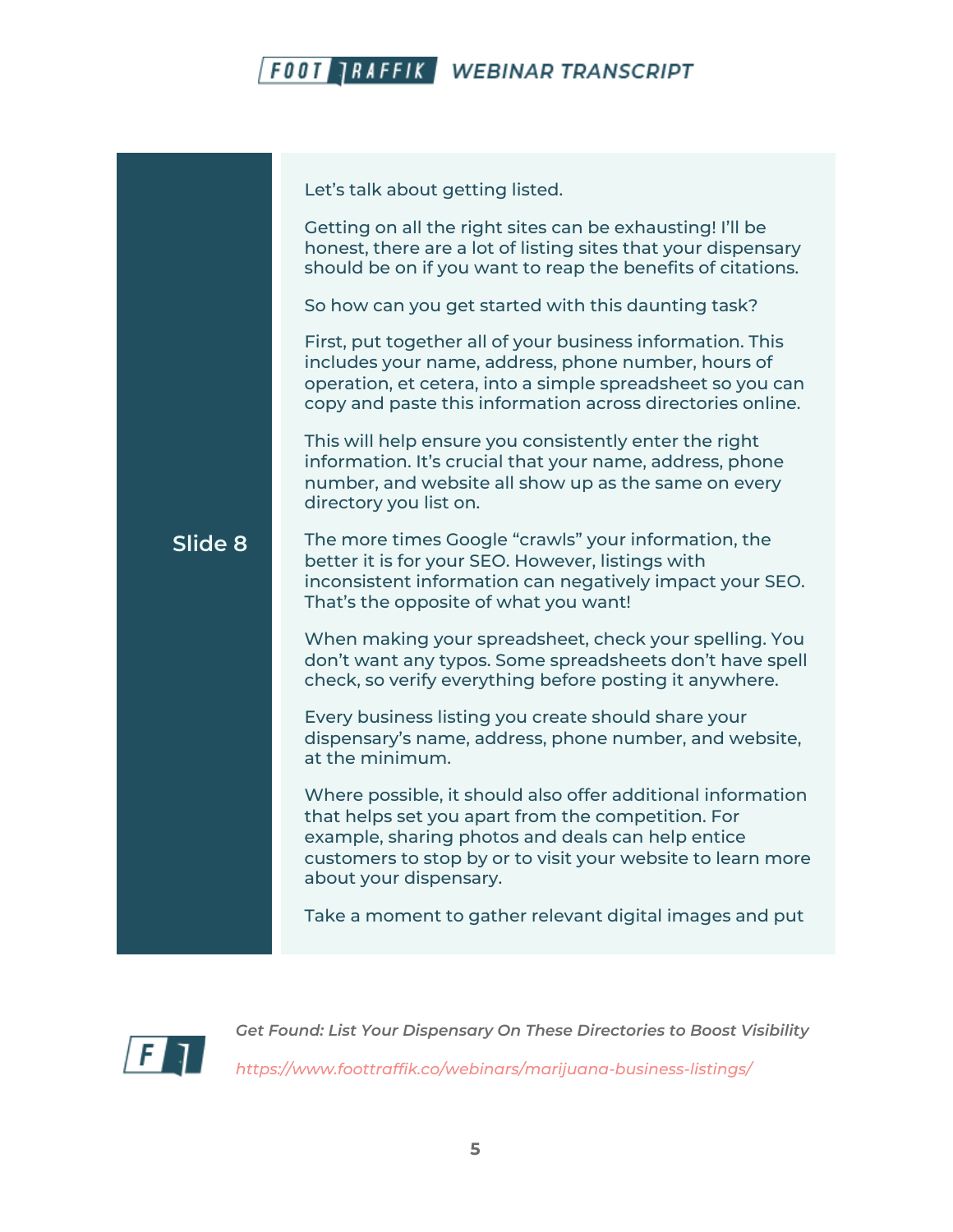them in an easy to find folder so you can access them quickly. The images you choose should help showcase what it's like to visit your store. Get at least one photo from the outside of your store and one from the inside. Once you have those ready, think about how you can describe your dispensary in a few lines. What is your unique value proposition? How do you position yourself in the market? I'll talk more about creating a good profile in a little bit so you can add this into your spreadsheet as well. **Slide 9** We've talked a lot about Google, and now we're going to talk about them some more. The most important directory listing you can claim is your Google My Business profile. If you do a search for a business near you, the first thing that's going to pop up is their Google My Business listing. On your desktop, you'll see it on the right-hand side along with buttons for visiting their website, getting directions, and calling them. On a phone, it takes up the whole screen. It is completely in your face and it offers a lot of information so you need to make sure that yours is claimed and filled out correctly. I cannot overstate this. This is the number one ranking factor for local SEO—do not forget to claim your GMB profile. To get the most from your GMB profile, you'll want to create an SEO-friendly profile description and upload some optimized images that showcase your dispensary.

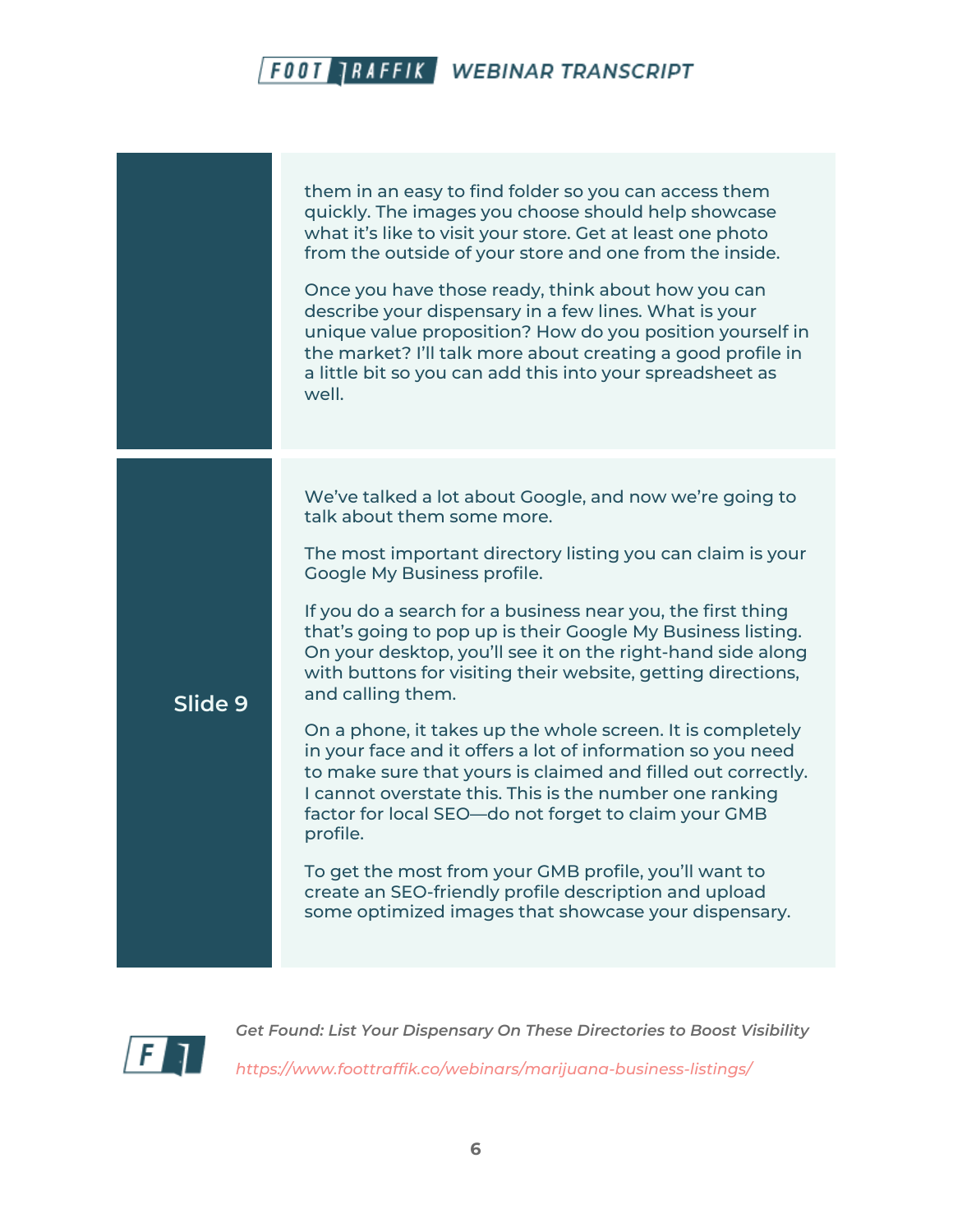|          | You'll also want to engage in reputation management.<br>Your Google My Business profile has a space for reviews<br>and Google will use those reviews as one of its ranking<br>factors. Make sure you are consistently getting new<br>reviews and that you are responding to the reviews that<br>you get. We recently did a webinar about reputation<br>management. You can check it out on our website. It's<br>one of the SEO strategies that we offer for our clients.<br>You should also keep your hours up to date on your profile<br>and check on it regularly. If you aren't getting conversions<br>from the buttons on your profile, consider changing up<br>your business description to encourage more people to<br>visit you. Also, make sure that your images are attractive<br>and inviting. |
|----------|----------------------------------------------------------------------------------------------------------------------------------------------------------------------------------------------------------------------------------------------------------------------------------------------------------------------------------------------------------------------------------------------------------------------------------------------------------------------------------------------------------------------------------------------------------------------------------------------------------------------------------------------------------------------------------------------------------------------------------------------------------------------------------------------------------|
| Slide 10 | When it comes to cannabis industry giants, Weedmaps<br>and Leafly remain tops for directory listings.<br>Weedmaps offers the opportunity to reach a large<br>audience across the country. They have multiple service<br>offerings beyond listings, including ads and Software as a<br>Service.<br>It is possible to list your dispensary for free on Weedmaps,<br>but if you want to take advantage of the company's other<br>service offerings, you will need to pay.<br>Costs vary by region and may be impacted by how<br>crowded a particular market is.<br>To get listed on Weedmaps, you'll need to scroll to the<br>bottom of the site to find the link. You will also need to<br>provide your information so a WeedMaps representative                                                           |

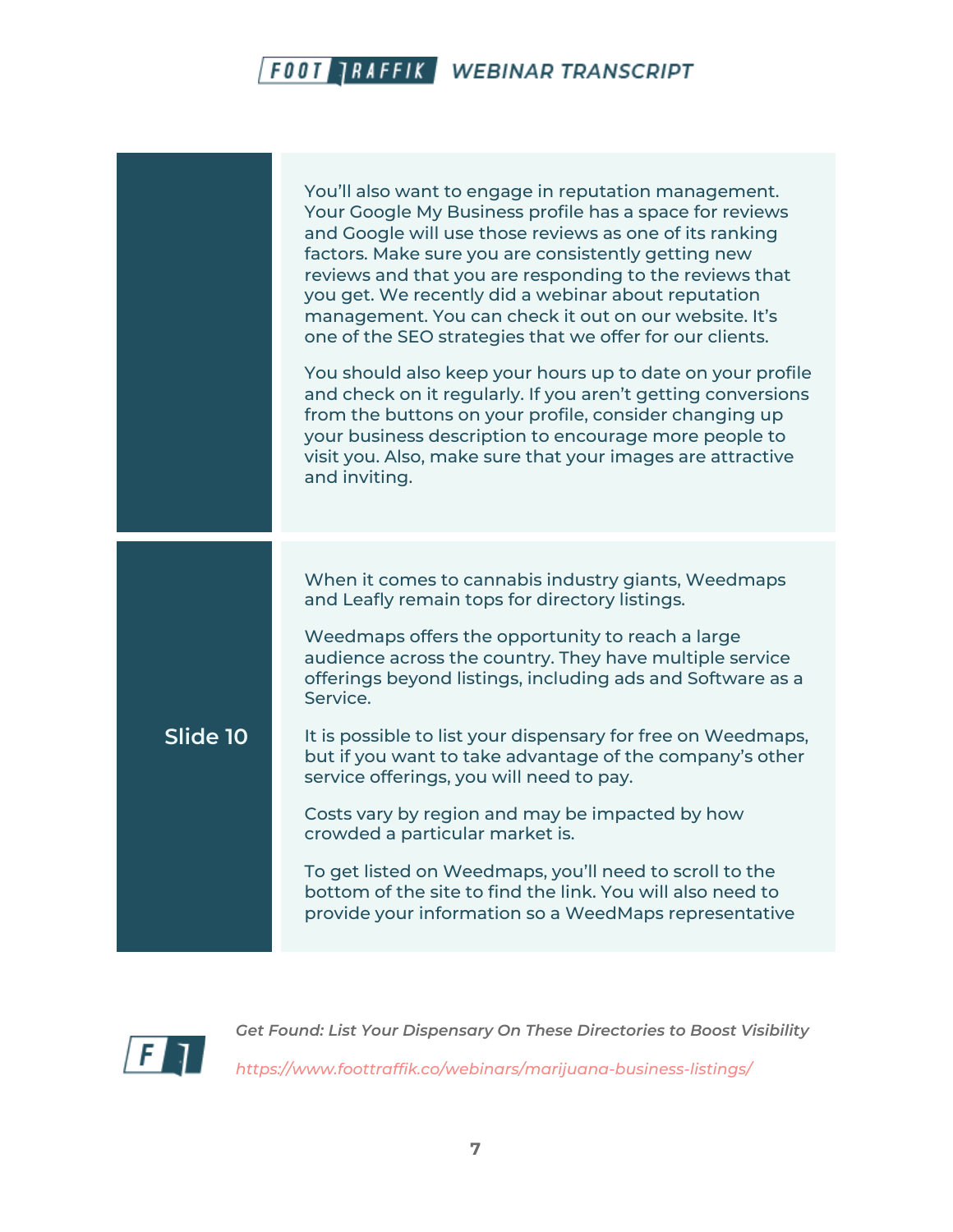|          | can contact you.<br>Now, Weedmaps is more than just a dispensary listing<br>site, but for the purposes of this webinar, we just want to<br>focus on this aspect of their service.                                                                                                                                                                                                                                                                                                                                                                                                                                                                                                                                                                                                                                                                                                                                                                                                                                                                                                                                                                                                                                                                                                                                                                          |
|----------|------------------------------------------------------------------------------------------------------------------------------------------------------------------------------------------------------------------------------------------------------------------------------------------------------------------------------------------------------------------------------------------------------------------------------------------------------------------------------------------------------------------------------------------------------------------------------------------------------------------------------------------------------------------------------------------------------------------------------------------------------------------------------------------------------------------------------------------------------------------------------------------------------------------------------------------------------------------------------------------------------------------------------------------------------------------------------------------------------------------------------------------------------------------------------------------------------------------------------------------------------------------------------------------------------------------------------------------------------------|
| Slide 11 | Leafly offers dispensaries the chance to get their profile in<br>front of millions of users each month. That's total users,<br>not just users in your area, to be clear.<br>You can list your dispensary for free on Leafly. However, if<br>you want to rank higher on their search, you will need to<br>pay for that visibility.<br>Leafly charges different prices based on where a<br>dispensary is located and how crowded that area is. So, for<br>example, if you are in LA, you could end up paying<br>upwards of \$20k a month for the top spot on Leafly.<br>This can be helpful when first starting a dispensary so you<br>can start drawing people to your website. If you are<br>already established, though, it may be wiser to invest in<br>SEO, Google Ads, and Mobile Banner Ads to reach new<br>customers. After all, not all cannabis users use Leafly, but<br>just about all users use Google.<br>Leafly doesn't just share dispensary info with its users. It<br>works as a sort of portal. Users are able to share reviews<br>about strains and products on the site, and they can also<br>review their dispensary experiences.<br>To get listed on Leafly, you'll need to provide them with<br>your contact information. You can get started by scrolling<br>to the bottom of the Leafly homepage. Follow the<br>prompts from there. |

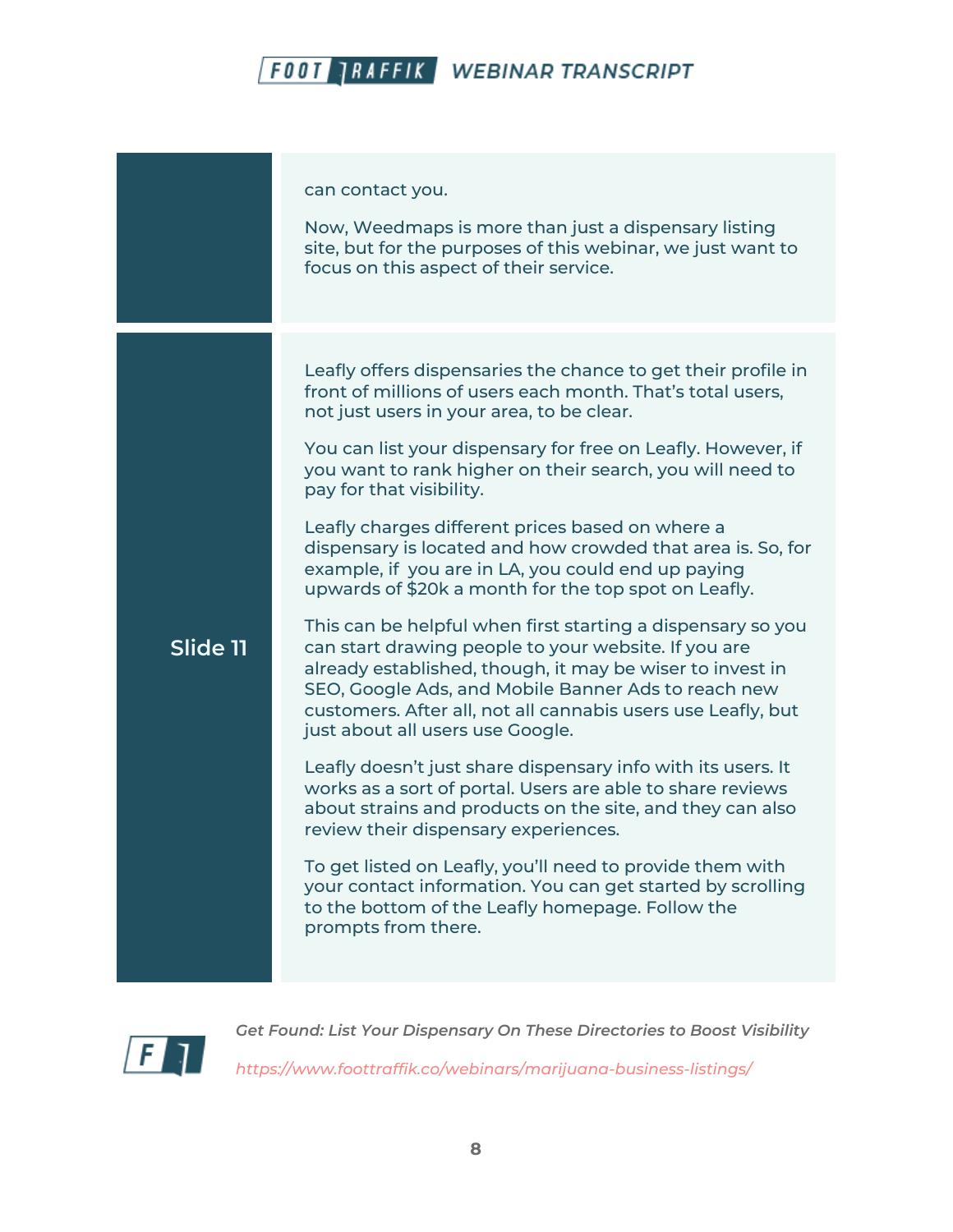

Let's move on to other directories.

There are plenty of cannabis-specific directories across the nation. Some may have smaller audiences right now, but you never know which will be the next Weedmaps or Leafly.

It's still valuable to be featured on them regardless of their footprint. Though, if you're low on time, you should prioritize those that are more popular or get a skilled team like Foottraffik to do all of the listings for you.

Here are eleven popular directories you should be listed on:

- 420 Portal
- All Bud
- CannaMaps

#### **Slide 12**

● Herban Planet

● Dispensaries.com

- iBudTender
- Kush Tourism
- Merry Jane
- National Cannabis Review
- Pot Guide
- Wiki Leaf

Now, there are plenty more industry directories that you can list your site on. We actually offer this as part of our SEO service, which I'll talk more about later.

To get listed, you'll want to reference the spreadsheet you set up with all of your info and then visit each individual site to put in your contact information. Some directories may require that you confirm your info or speak with a representative.

It can take a while to get these listings created. In

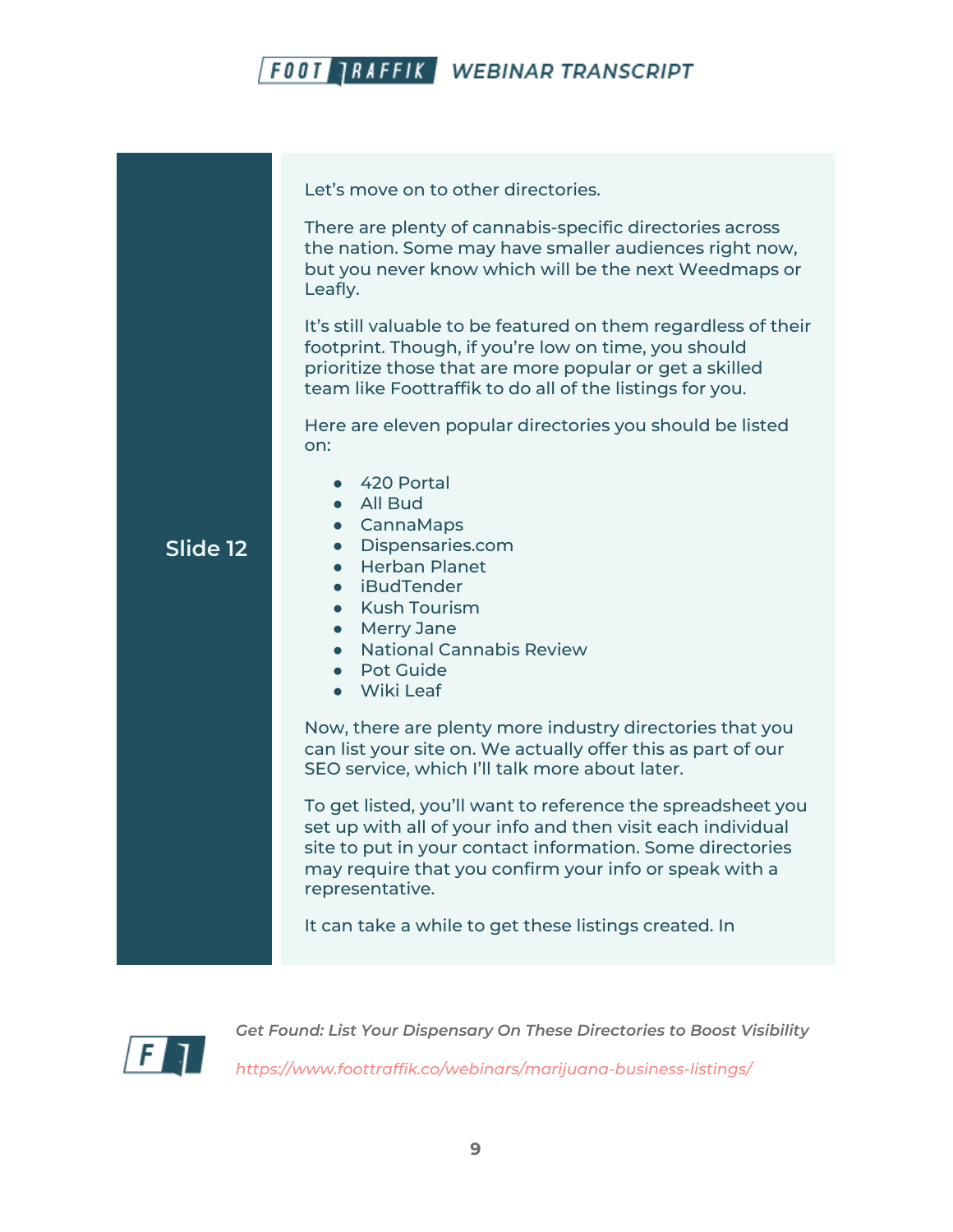|          | addition to the prep time, you'll need to access every<br>website directory you'd like to join, identify their<br>requirements, and submit your application and profile.<br>Also, many directories have a lag time between when you<br>apply to be on it and when they actually let you submit<br>your information. We find that it can take up to four days<br>to be approved in some cases.                                                                                                                                                                                                                              |
|----------|----------------------------------------------------------------------------------------------------------------------------------------------------------------------------------------------------------------------------------------------------------------------------------------------------------------------------------------------------------------------------------------------------------------------------------------------------------------------------------------------------------------------------------------------------------------------------------------------------------------------------|
|          | Now, you don't just have to focus on cannabis sites. In<br>fact, you really shouldn't.<br>Because we want to impact local SEO, you'll want to also<br>consider any relevant local directories that you can be<br>listed on.<br>These will vary by area, but let's cover some broad<br>categories to help get you started.<br>Category one, review and travel sites:                                                                                                                                                                                                                                                        |
| Slide 13 | • Yelp is still a popular review site. Because many<br>shoppers like to read reviews before visiting a new<br>dispensary, it's a useful site to have a listing. Claim<br>yours and make sure to respond to any reviews you<br>receive!<br>• Also check out popular travel sites to see if you can<br>get listed there as well, especially if you've created a<br>unique experience and offer recreational cannabis.<br>Category two: business Groups:<br>• If you have any local business groups in your area,<br>take a look to see whether it's worth your while to<br>become a member and be listed in their directory. |

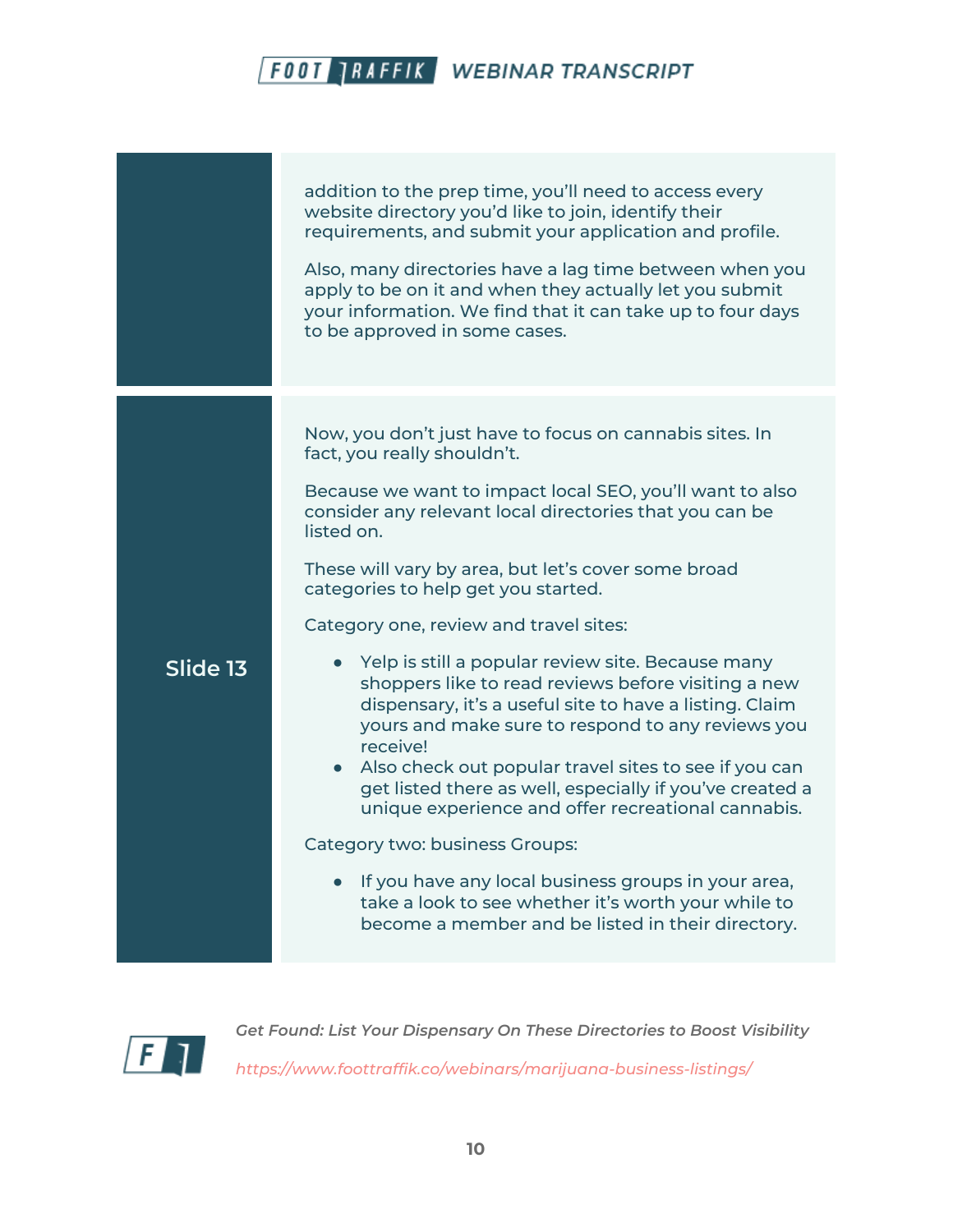Some groups help create events to drive more foot traffic to local shops and focus on beautification efforts, both of which can benefit your dispensary.

● The same goes for your chamber of commerce. Chambers offer different benefits to members, like help with health insurance plans, which can be really great for one-store dispensaries. Plus, they can help you network with other businesses in your area so you can collaborate on events and deals in the future.

Category three: medical directories:

● If you're a medical dispensary, look for regional and local directories for alternative medicine providers, integrative medical providers, and pharmacies. If there are certification centers near you, check to see if they'll list you on their site as a preferred medical marijauna dispensary.

Category four, newspapers:

● Many local papers offer event listings and other business listings on their sites, especially if you hold free or educational events. Cannabis is really popular right now, so there's a good chance they'll add your dispensary to one of their directories if you ask.

And finally, category five, libraries and social service groups:

● If you offer educational opportunities and free events, check with your local library system to see if they will list you. Some libraries keep lists of free educational resources for the community. It's a great way to expand your reach and appeal to new

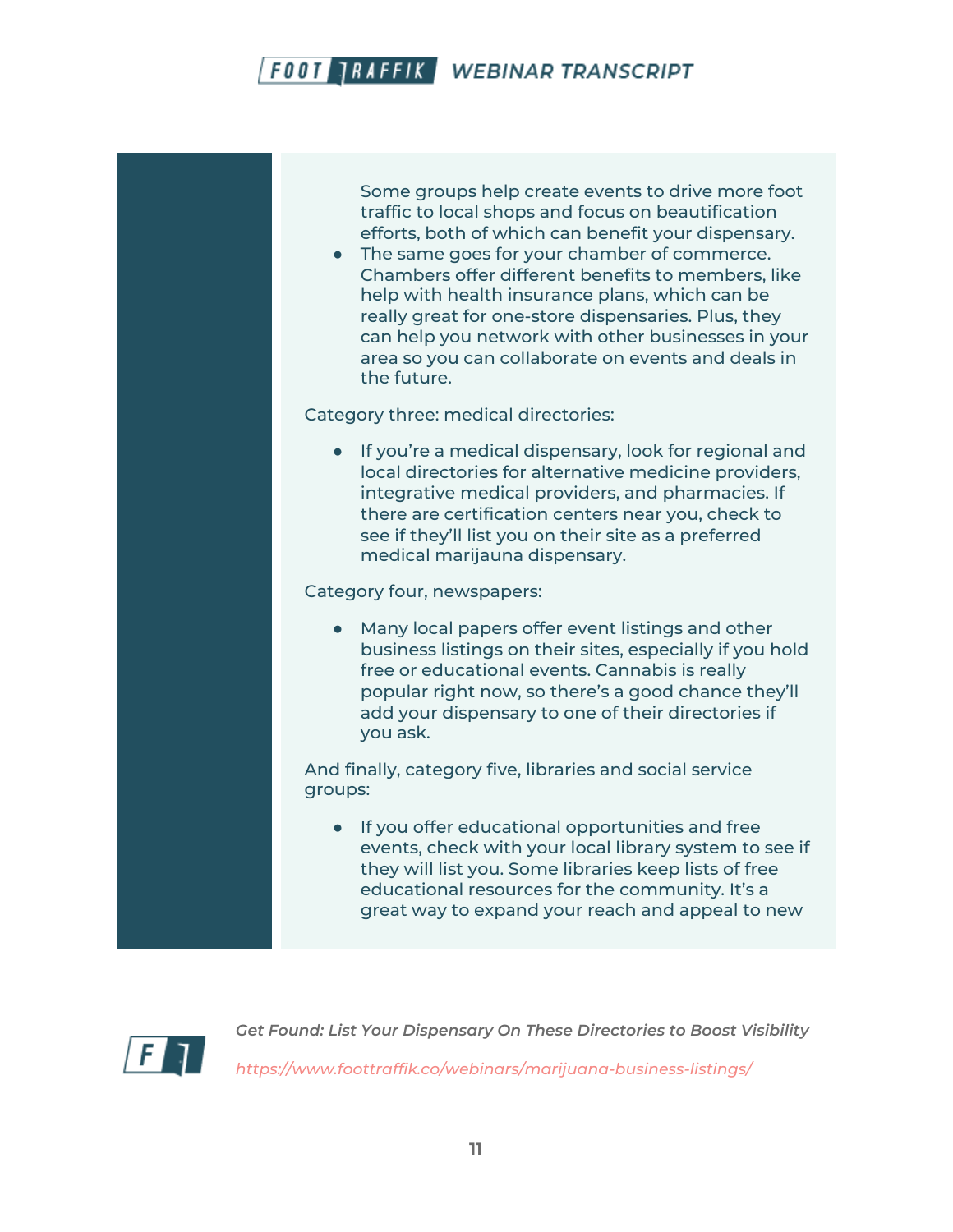|          | customers, and seniors in particular.<br>• If you offer discounts for veterans or seniors, why<br>not contact organizations in your area that serve<br>those communities? They may be able to list your<br>site as part of their resources for their community<br>members.<br>Really, the sky is the limit here if you're creative. Get your<br>staff in on the action and see if they have any ideas as<br>well.                                                                                                                                                                                                                                                                                                                                                                                                                                                                                                                          |
|----------|--------------------------------------------------------------------------------------------------------------------------------------------------------------------------------------------------------------------------------------------------------------------------------------------------------------------------------------------------------------------------------------------------------------------------------------------------------------------------------------------------------------------------------------------------------------------------------------------------------------------------------------------------------------------------------------------------------------------------------------------------------------------------------------------------------------------------------------------------------------------------------------------------------------------------------------------|
| Slide 14 | Let's talk about what these listings should look like.<br>Some listing sites allow you to create a profile or about<br>page. If available, you should take this option and carefully<br>write a profile that showcases why someone should visit<br>your shop.<br>You want to share what sets you apart from the<br>competition. Include any amenities or anything someone<br>would need to know when visiting your shop for the first<br>time. Are you handicap accessible? Do you have parking<br>on-site? Is there an ATM in-store?<br>If you have ongoing deals, mention those too! For<br>example, if you offer 10% off to Veterans or first-time<br>customers, put that in your profile. Only focus on ongoing<br>deals. You don't want to list your daily specials.<br>Your profile should answer the following questions:<br>Where is your dispensary and how can someone<br>get there?<br>When are you open?<br>What do you offer? |

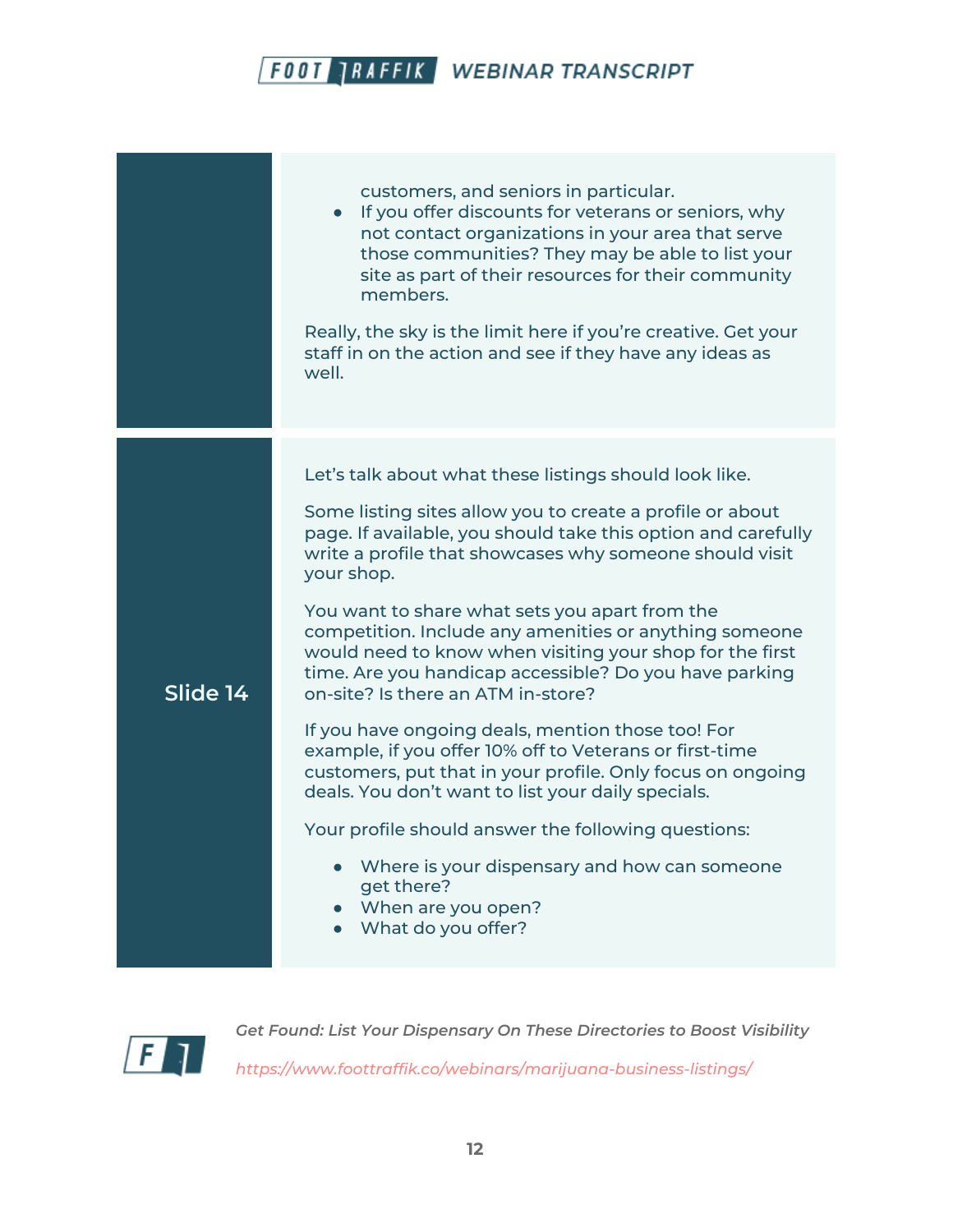|          | How can people make an appointment or ask a<br>question?<br>• What's your menu, and how do people order?<br>When creating listings on different sites, you want to<br>monitor the following three factors: citation consistency,<br>relevance, and authority.<br>As we mentioned, it's important that your data is<br>consistent across all sites. If you have different addresses<br>or different phone numbers on different sites, it sends<br>Google a negative signal.<br>Your citations should be relevant to your business. For<br>example, if your dispensary is listed on local business<br>directory sites, travel sites, or even better, cannabis<br>directories, these are all relevant to your business and will<br>give you a boost with Google.<br>However, listings on irrelevant sites - for example, a<br>weather website — won't do anything to boost your SEO.<br>And if the directories you list on are considered spammy<br>sites, they could negatively affect your SEO.<br>Trusted, high-quality, high-authority sites will benefit your<br>SEO far more than low-quality, low-authority sites. Sites<br>like Leafly, Weedmaps, Yelp, local newspapers, reputable<br>local directories all have high-authority and will benefit<br>your SEO efforts. |
|----------|-----------------------------------------------------------------------------------------------------------------------------------------------------------------------------------------------------------------------------------------------------------------------------------------------------------------------------------------------------------------------------------------------------------------------------------------------------------------------------------------------------------------------------------------------------------------------------------------------------------------------------------------------------------------------------------------------------------------------------------------------------------------------------------------------------------------------------------------------------------------------------------------------------------------------------------------------------------------------------------------------------------------------------------------------------------------------------------------------------------------------------------------------------------------------------------------------------------------------------------------------------------------------------|
|          |                                                                                                                                                                                                                                                                                                                                                                                                                                                                                                                                                                                                                                                                                                                                                                                                                                                                                                                                                                                                                                                                                                                                                                                                                                                                             |
| Slide 15 | Speaking of SEO, local SEO is crucial for getting found by<br>the people who are actually ready to shop at your<br>dispensary.<br>By creating a dispensary listing strategy, you can increase                                                                                                                                                                                                                                                                                                                                                                                                                                                                                                                                                                                                                                                                                                                                                                                                                                                                                                                                                                                                                                                                               |
|          |                                                                                                                                                                                                                                                                                                                                                                                                                                                                                                                                                                                                                                                                                                                                                                                                                                                                                                                                                                                                                                                                                                                                                                                                                                                                             |

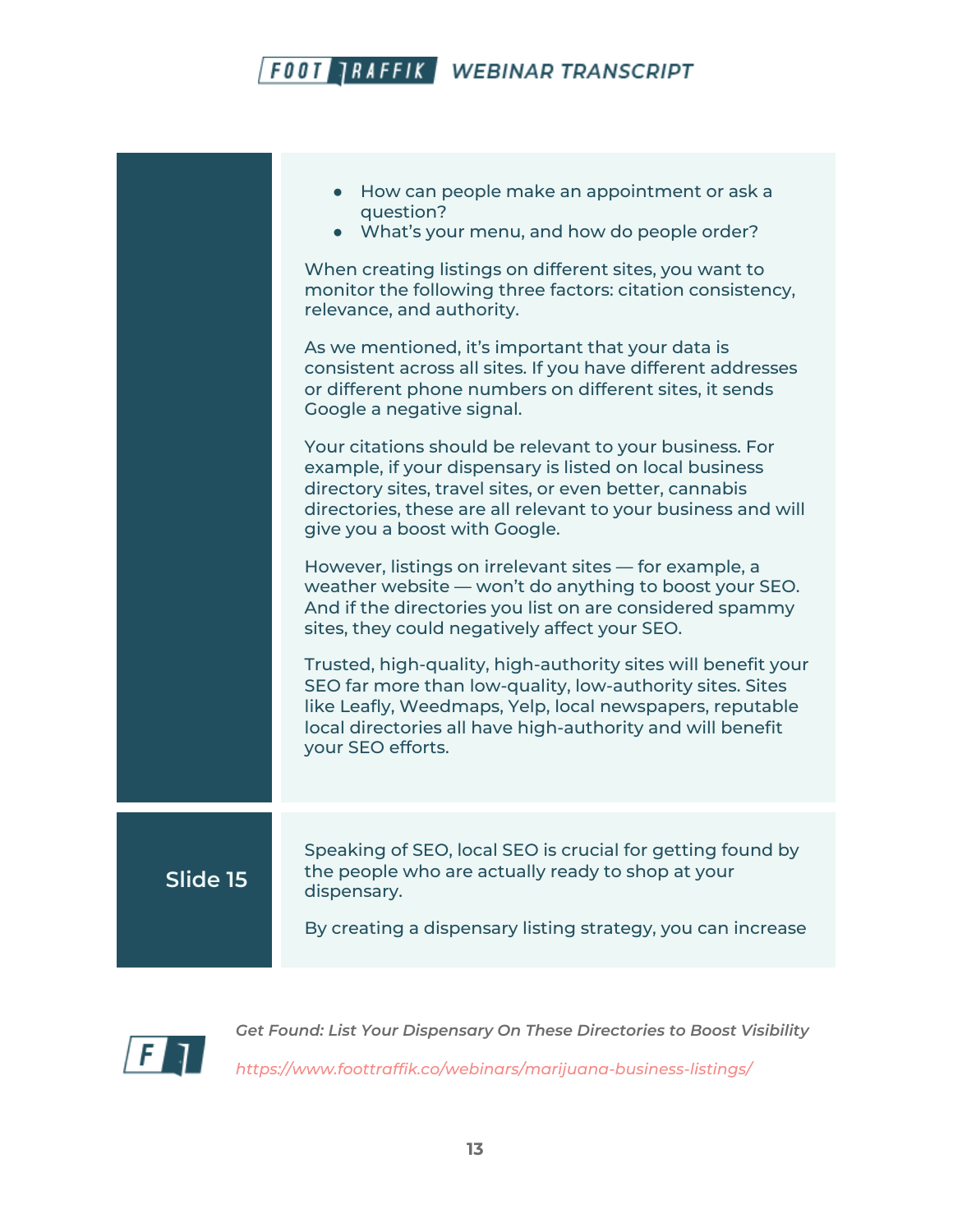



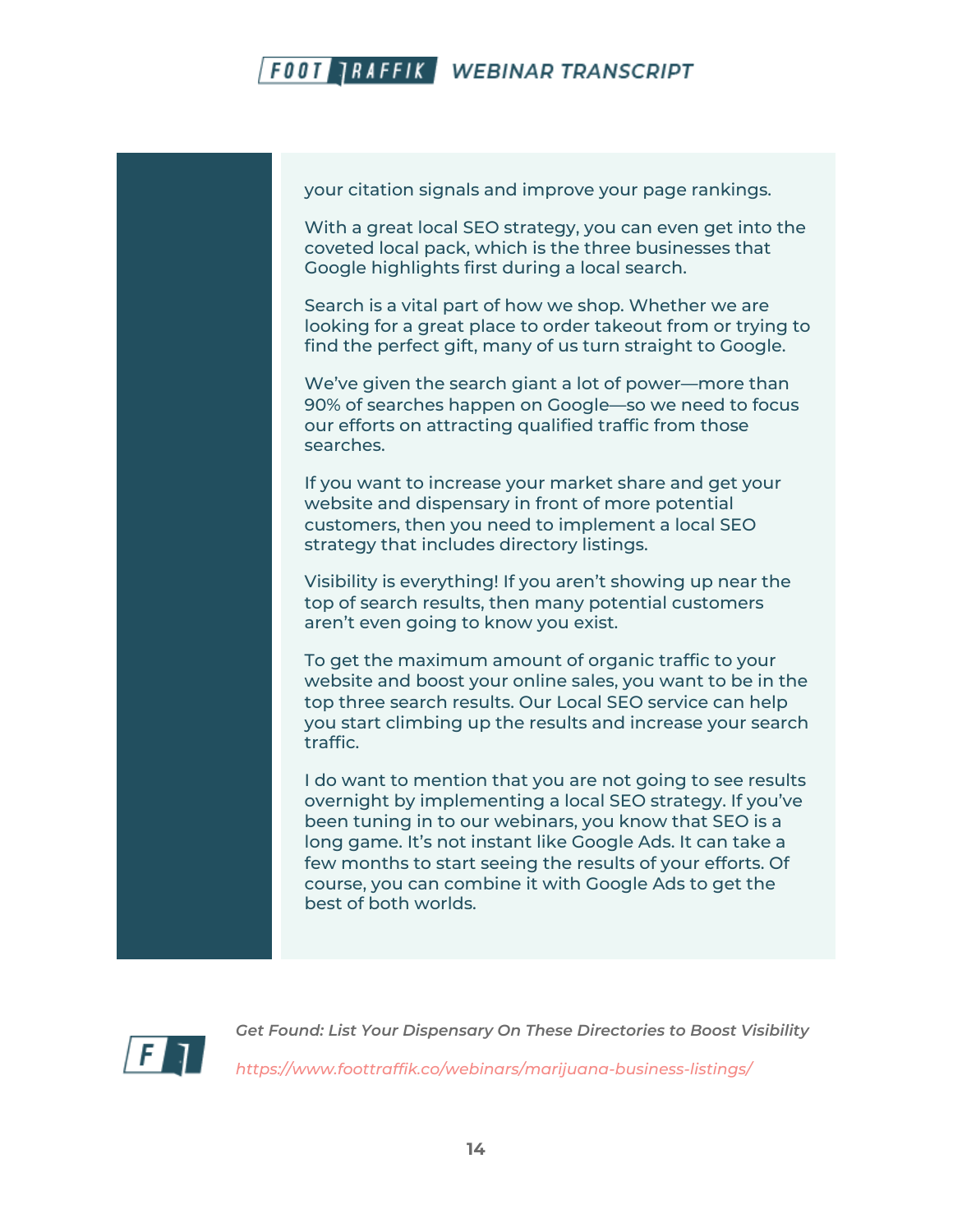|          | SEO is one of the most important marketing investments<br>you can make. Unfortunately, it's also one of the most<br>misunderstood. Essentially, SEO makes it easier to find<br>you.<br>When implementing SEO best practices, though, it also<br>makes your website more user-friendly. There is no<br>downside to it. In fact, thanks to our revenue attribution<br>efforts, we know that it's the biggest revenue driver for<br>our clients.                                                                                                                                                                                                                                                                                                                                                                  |
|----------|----------------------------------------------------------------------------------------------------------------------------------------------------------------------------------------------------------------------------------------------------------------------------------------------------------------------------------------------------------------------------------------------------------------------------------------------------------------------------------------------------------------------------------------------------------------------------------------------------------------------------------------------------------------------------------------------------------------------------------------------------------------------------------------------------------------|
| Slide 16 | If you are ready to boost your Google ranking and get<br>more people to your website, let's talk: foottraffik.me/call<br>Right now, we are offering a special deal for first-time<br>customers. Save 20% off of your first month when you<br>start a three-month SEO plan. Get valuable insight into<br>what you need to make your website better and a unique<br>strategy tailored to your dispensary.<br>We can create a plan for you that includes directory<br>listings and quickly get your site up on over 50 directories!<br>Plus, we handle the writing. We'll create a profile for you.<br>If you are interested in other SEO strategies like link<br>building or reputation management, we can add those to<br>your SEO strategy as well. Check the link in the chat to<br>schedule your call today. |
| Slide 17 | Should I choose Weedmaps or Leafly?                                                                                                                                                                                                                                                                                                                                                                                                                                                                                                                                                                                                                                                                                                                                                                            |